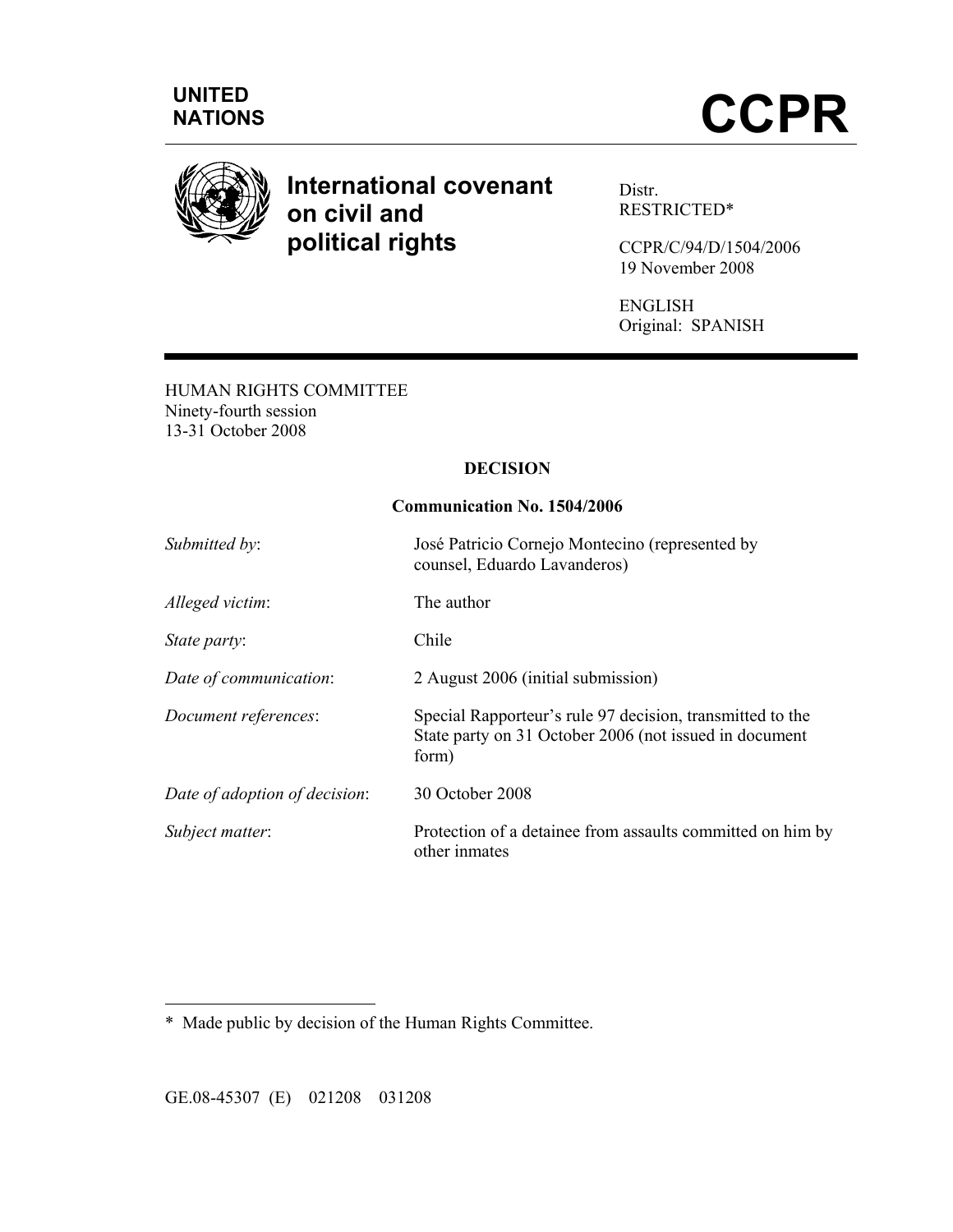CCPR/C/94/D/1504/2006 page 2

| <i>Procedural issue:</i>  | Lack of substantiation                                                                      |
|---------------------------|---------------------------------------------------------------------------------------------|
| Substantive issue:        | Violation of the author's right to have his complaints<br>investigated                      |
| Articles of the Covenant: | 3; 6, paragraph 1; 9, paragraphs 1 and 3; 10, paragraph 2 (a);<br>14, paragraph 1; and $26$ |

*Articles of the Optional Protocol*: 2

## **[ANNEX]**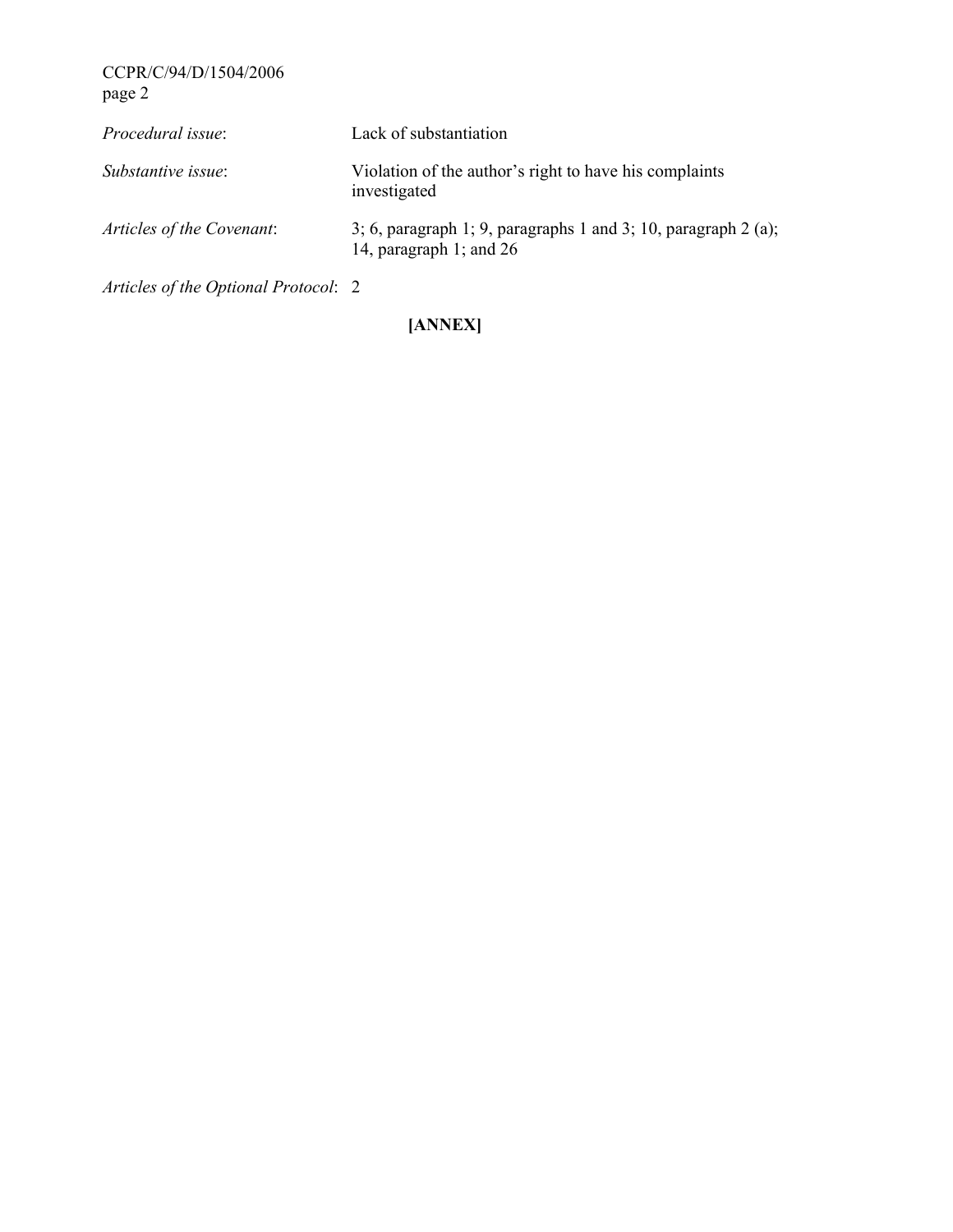#### **Annex**

## **DECISION OF THE HUMAN RIGHTS COMMITTEE UNDER THE OPTIONAL PROTOCOL TO THE INTERNATIONAL COVENANT ON CIVIL AND POLITICAL RIGHTS**

#### **Ninety-fourth session**

#### **concerning**

#### **Communication No. 1504/2006**\*

| Submitted by:          | José Patricio Cornejo Montecino (represented by counsel,<br>Eduardo Lavanderos) |
|------------------------|---------------------------------------------------------------------------------|
| Alleged victim:        | The author                                                                      |
| <i>State party:</i>    | Chile                                                                           |
| Date of communication: | 2 August 2006 (initial submission)                                              |

 *The Human Rights Committee*, established under article 28 of the International Covenant on Civil and Political Rights,

 *Meeting* on 30 October 2008,

 *Adopts* the following:

 $\overline{a}$ 

#### **Decision on admissibility**

1. The author of the communication, dated 2 August 2006, is José Patricio Cornejo Montecino, a Chilean citizen born in 1973. He claims to be the victim of violations by Chile of articles 3; 6, paragraph 1; 9, paragraphs 1 and 3; 10, paragraph 2 (a); 14, paragraph 1; and 26 of the Covenant. The author is represented by counsel. The Optional Protocol entered into force for the State party on 28 August 1992.

<sup>\*</sup> The following members of the Committee participated in the consideration of the present communication: Mr. Abdelfattah Amor, Mr. Prafullachandra Natwarlal Bhagwati, Ms. Christine Chanet, Mr. Maurice Glèlè Ahanhanzo, Mr. Yuji Iwasawa, Mr. Edwin Johnson, Ms. Helen Keller, Mr. Ahmed Tawfik Khalil, Mr. Rajsoomer Lallah, Ms. Iulia Antoanella Motoc, Mr. Michael O'Flaherty, Ms. Elisabeth Palm, Mr. José Luis Pérez Sanchez-Cerro, Mr. Rafael Rivas Posada, Sir Nigel Rodley, Mr. Ivan Shearer and Ms. Ruth Wedgwood.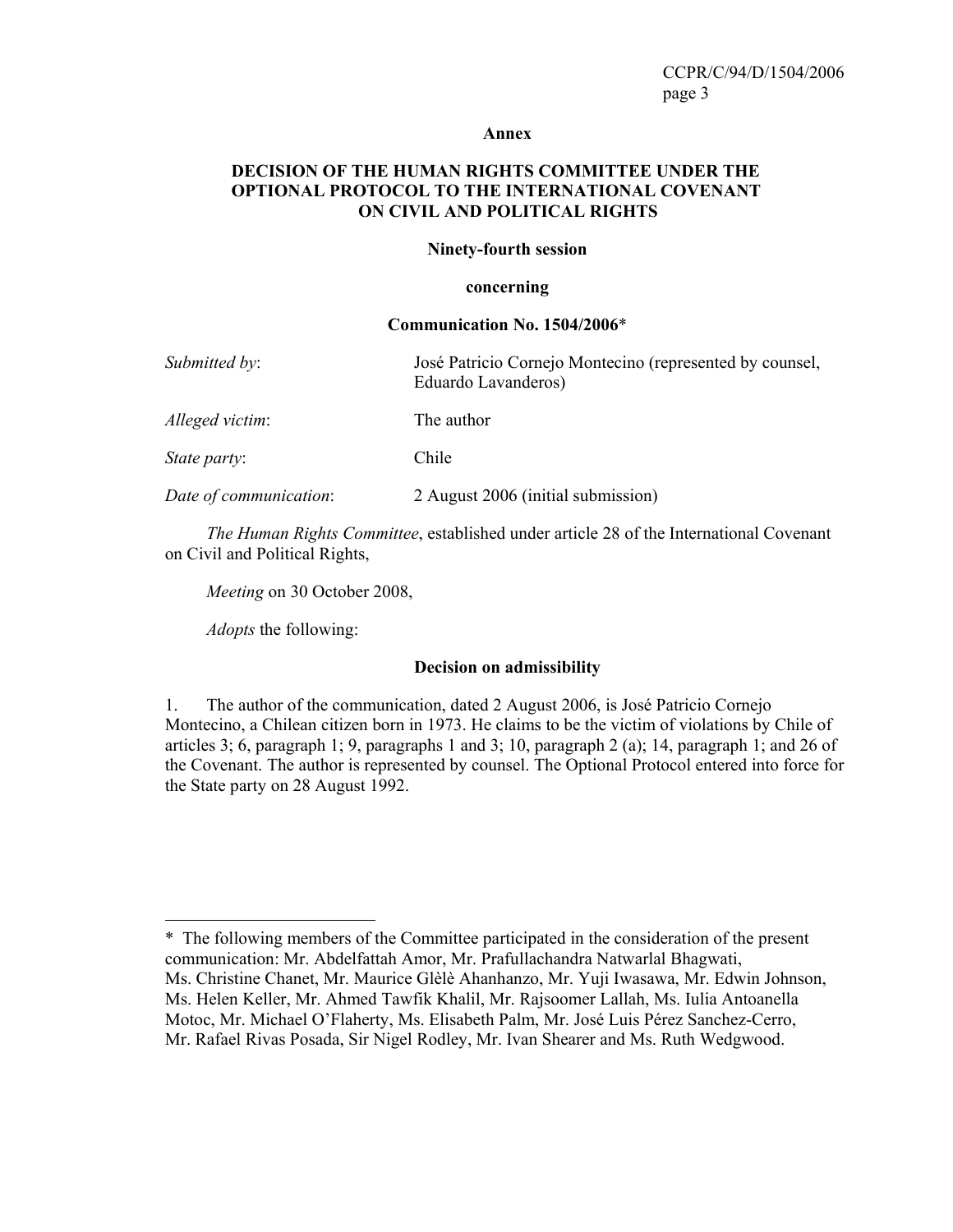## **The facts as submitted by the author**

2.1 In 2005 the author was being held in pretrial detention ordered by the 26th Criminal Court of Santiago, having been charged with the murder of a drug dealer. He states that during his detention he was subjected to threats and attacks by other prisoners on a number of occasions, first in the South Santiago remand centre, where he was the victim of a failed murder attempt, and later in Colina II prison.**<sup>1</sup>** As a result of an assault committed on him in Colina II on 16 December 2005, he had to be interned in the prison hospital.**<sup>2</sup>** The author filed a complaint concerning these incidents with the 26th Criminal Court which sent a letter to the prison governor requesting, inter alia, that he consider transferring the author to Los Andes prison. Despite this, no protective measures were taken. He states further that on 5 December 2005 his lawyer informed the judge that an individual had offered a 500,000 peso reward for killing him in prison. The judge sent three letters to the prison governor, but despite this, no measures were taken to protect the author.

2.2 On 31 December 2005 he was again threatened and beaten by other prisoners in Colina II prison, causing serious injuries. As a result he was transferred for his own protection to a punishment cell in the same block, which, according to the author, did not provide any protection as he was still in the block in which he had been attacked.

2.3 In view of the above, the author filed an application for protection of constitutional guarantees with the Santiago Court of Appeal on 3 January 2006. On 30 January 2006 the court declared the appeal inadmissible on the grounds that the case lay outside the scope of this

- A letter dated 13 July 2005 addressed to the South Santiago remand centre, requesting the latter to take appropriate security measures to protect the author, "and to consider a transfer to another prison in view of the serious assaults to which the prisoner has been subjected. We inform you that the accused requests a transfer to the Puente Alto remand centre or, failing that, Colina II prison"
- A letter dated 14 December 2005, addressed to the governor of Colina II prison, requesting the latter to "take appropriate security measures to protect the accused José Patricio Cornejo Montecinos, who says he has been assaulted and threatened with death by other inmates. Mr. Cornejo Montecinos, in a statement to this court, expressed the wish to be transferred from cell block 13, where he is currently being held, since this is a cell block for convicted prisoners"

<sup>2</sup> The file contains a report dated 16 January 2006 from the prison governor to the President of the Court of Appeal informing him of the incident and the author's request for a transfer, first to cell block 8, which was not possible, and then to block 9. The report states that the transfer to cell block 9 was carried out on 3 January 2006, and that the prisoner had "remained there without any problem with his fellow inmates, and maintained his request for a transfer to Los Andes, Casablanca or Melipilla prison, regarding which a decision should be taken by the competent court".

 **1** The following letters from the 26th Criminal Court are included in the file: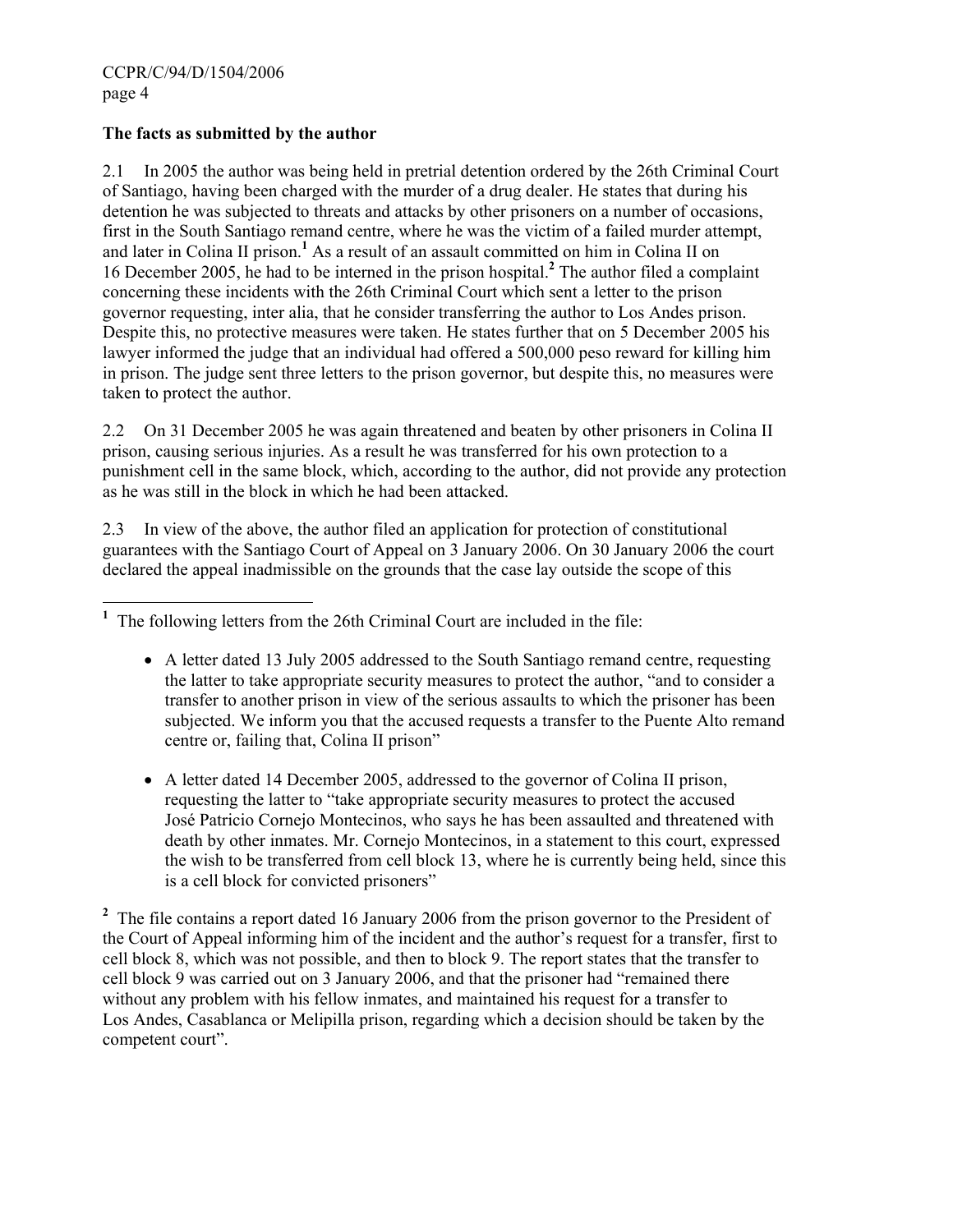procedure. According to the court, the procedure of application for constitutional protection is intended to restore the rule of law when it has been disrupted by arbitrary or illegal acts or omissions that threaten, interfere with or deny the legitimate exercise of any of the guarantees explicitly referred to in article 20 of the Political Constitution of the Republic, without prejudice to other legal proceedings.

2.4 On 2 February 2006, the author filed an appeal with the same Court, which declared it inadmissible on 6 February 2006. The author filed proceedings for review of leave to appeal with the Supreme Court on 8 February 2006. Those proceedings were rejected on 24 May 2006.

## **The complaint**

3. The author claims that the facts described constitute a violation of articles 3; 6, paragraph 1; 9, paragraphs 1 and 3; 10, paragraph 2 (a); 14, paragraph 1; and 26 of the Covenant. He states that the offences committed against him were not investigated by the prosecutor's office or the courts with which he had filed complaints, that is the 26th Criminal Court and the Santiago Court of Appeal. Neither had any measure been taken to protect the author in prison.

## **The State party's observations**

4.1 In its observations of 19 June 2007 the State party informs the Committee that the author was interned in the South Santiago pretrial detention centre on 15 June 2005 on a murder charge. On 25 July 2005 he was transferred to Colina II prison as a protective measure, having received death threats from inmates of the former facility, as he stated in his intake interview, for having murdered a drug dealer in Pudahuel municipality. After completing the required procedures in the classification office of Colina II prison, he was placed in isolation blocks 13 and 12 in order to ensure his safety. On 16 December 2005 he appeared at the door to block 13, his clothes bloodied, stating that he had been attacked by other prisoners. He was given first aid in the prison infirmary and transferred to the Colina emergency medical unit, where he was diagnosed with a "penetrating abdominal injury". He was transferred from there to the prison hospital, where he stayed until he was discharged and returned to Colina II on 19 December 2005.

4.2 In view of the gravity of the incident, and in accordance with article 175 of the Code of Criminal Procedure, the governor of Colina II prison reported the incident to the local prosecutor's office of Colina, first by telephone and subsequently in incident report No. 126 dated 16 December 2005.

4.3 On 20 December 2005, the author was reclassified and placed in block 12, where prisoners are held for their personal protection. However, he was thrown out of that block by the other prisoners on 1 January 2006. He was therefore transferred to isolation wing 16, where he remained until 3 January 2006, when he was again reclassified and placed in cell block 9 for inmates classified as low-level offenders.

4.4 On 25 January 2006 he was transferred to Los Andes prison on the order of the 26th Criminal Court of Santiago. The Security Department of the national prison service, however, proposed that the author be kept in Colina II, since he was classified as a high-level offender, was a multiple recidivist, and had received a large number of reprimands and sanctions for breaches of prison rules, including attacks on inmates and threats to staff. In view of his record,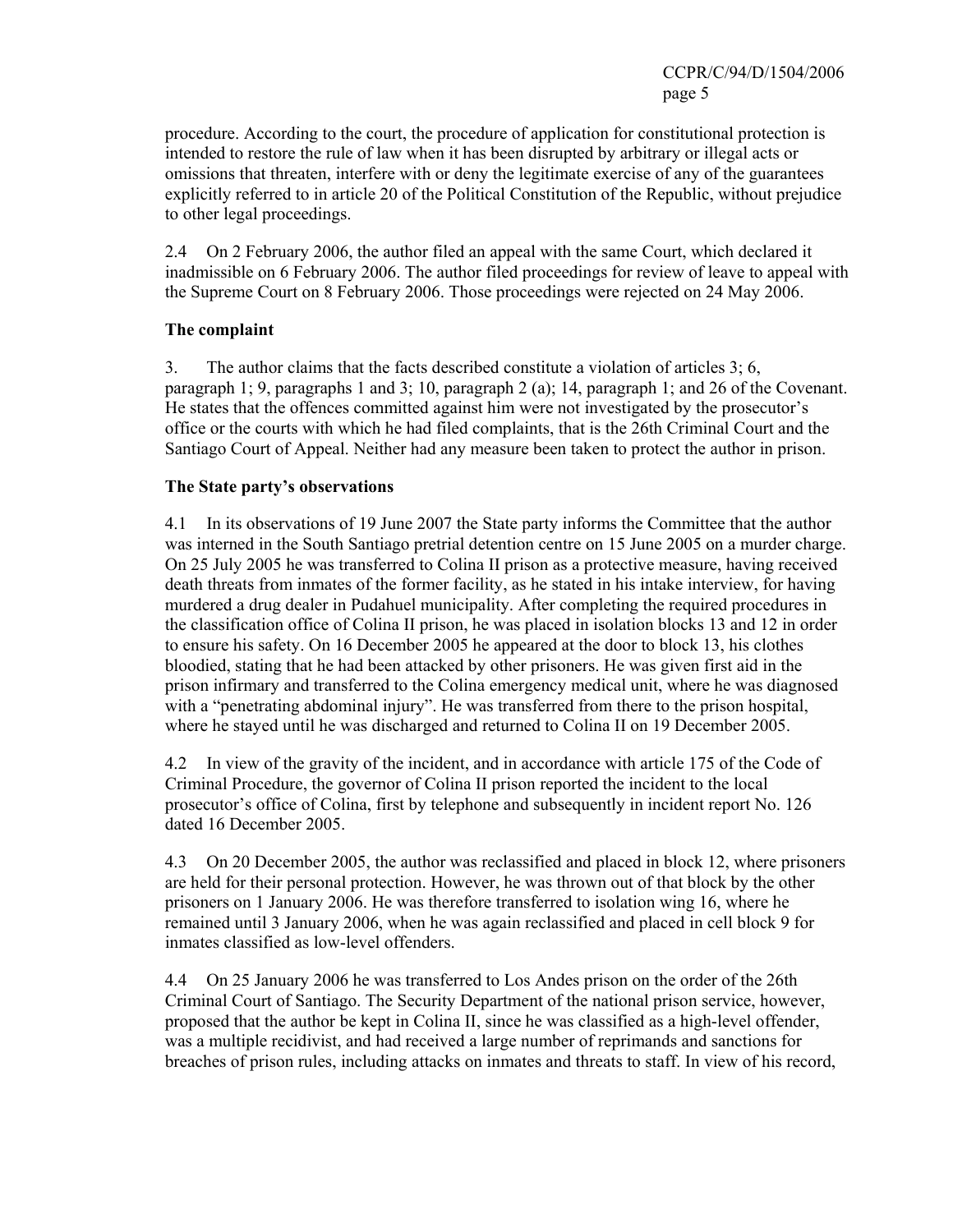CCPR/C/94/D/1504/2006 page 6

his transfer to Los Andes represented a custody risk, given the overcrowded conditions in that facility. The prison service suggested that he be transferred to Valparaiso prison complex, since it met the necessary security requirements to hold this type of prisoner.

4.5 In his intake interview in Los Andes he stated that he "received death threats in other facilities and that there is a price on his head, since he killed a dealer and abducted his daughter in a drug snatch". During his stay in that facility he received a large number of reprimands and sanctions for breaches of prison rules.

4.6 According to a statement by the author on 3 January 2007, on that date he was in good health, did not have any problems with other inmates and was attending a furniture-making workshop. According to a medical report dated 12 January 2007, he was in excellent health and was not suffering any after-effects of his injuries.

4.7 The State party asserts that since the author's internment in the prison system he has been constantly provided with all the necessary measures to protect his life and physical integrity and has received appropriate medical assistance; there had been no violation of his rights. It states further that there is no record of his having been a victim of a murder attempt during his detention.

## **The author's comments**

5.1 On 3 January 2008 the author replied to the State party's observations. He points out that when he was threatened with death no protective measures were taken, and that he was held with convicted prisoners even though he was awaiting trial. The death threats and murder attempts to which he was subjected were never investigated, despite the fact that he reported these offences.

5.2 The author again points out that the remedies he sought were unsuccessful and that when he filed an application for protection he requested a hearing from the Court of Appeal, but that the court did not grant his request.

## **Issues and proceedings before the Committee**

6.1 Before considering any claim contained in a communication, the Human Rights Committee must, in accordance with rule 93 of its rules of procedure, decide whether or not it is admissible under the Optional Protocol to the Covenant.

6.2 As it is obliged to do pursuant to article 5, paragraph 2 (a), of the Optional Protocol, the Committee ascertained that the same matter is not being examined under another procedure of international investigation or settlement.

6.3 The issue before the Committee is whether the author's rights under the Covenant were violated in that the threats and attacks to which he was allegedly subjected were not investigated, and no protective measures were taken to prevent their recurrence. The Committee observes that the governor of Colina II prison informed the local public prosecutor's office of Colina of the incidents that occurred on 16 December 2005. However, the author does not provide any information on action taken on that report by the public prosecutor's office, or on any applications he made while in prison to have the various incidents effectively investigated. The author only informed the Committee that an application for protection was filed and processed.